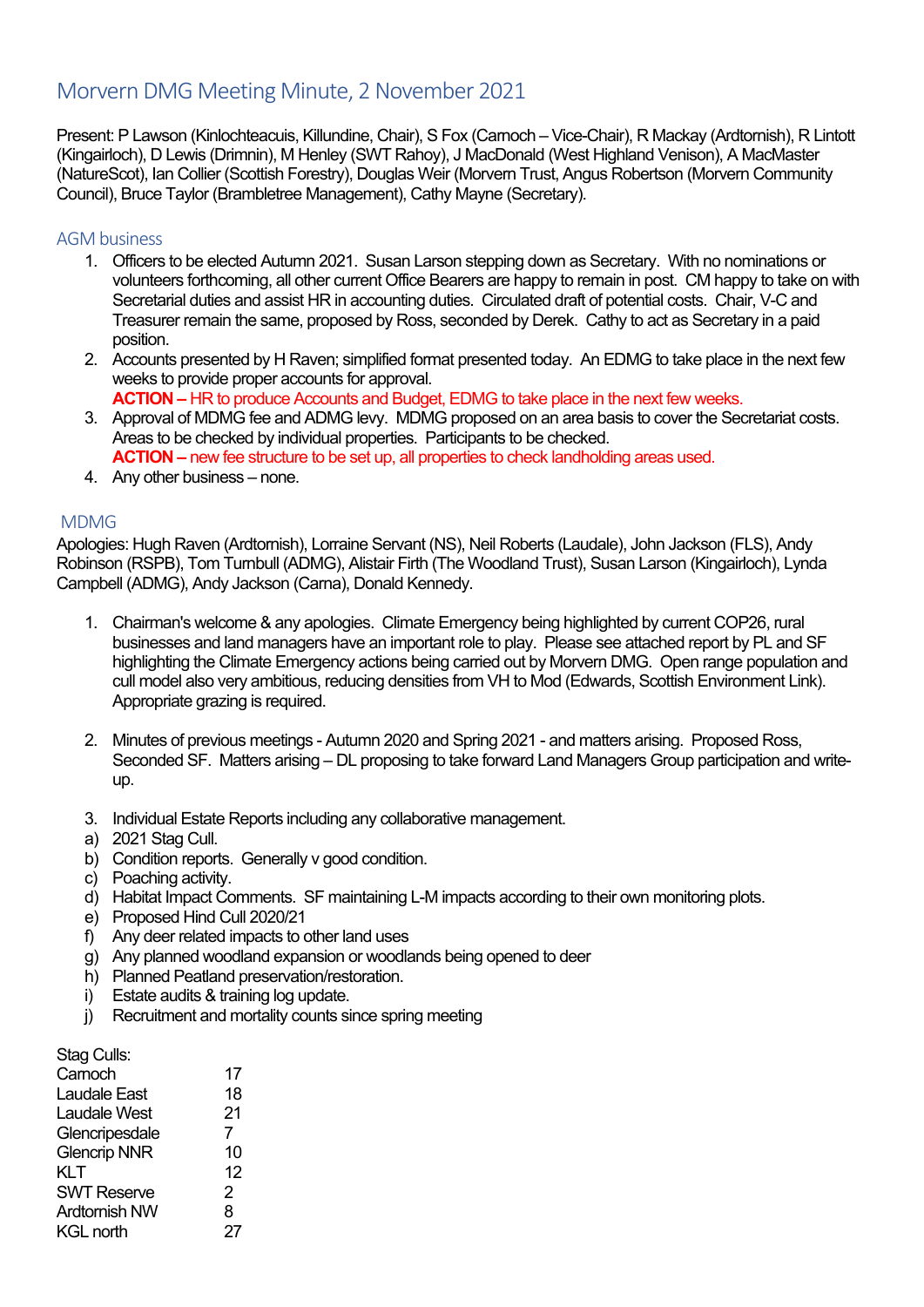| <b>KGL south</b><br>Inversanda<br><b>Ardtornish SE</b><br>FLS<br>Killundine<br>Drimnin                   | 22<br>$\mathbf{7}$<br>21<br>$60 + 10$ roe bucks<br>16<br>15 (7 hill, 8 woodland) |
|----------------------------------------------------------------------------------------------------------|----------------------------------------------------------------------------------|
| Proposed hind culls:<br>Carnoch<br>Laudale East<br>Laudale West<br>Glencripesdale<br><b>Glencrip NNR</b> | 30 +                                                                             |
| KLT                                                                                                      | $10 +$ followers                                                                 |
| <b>SWT Reserve</b>                                                                                       | $15 +$ followers                                                                 |
| Ardtornish NW                                                                                            | $55+$                                                                            |
| KGL N                                                                                                    | 55 + followers overall                                                           |
| KGL S<br>Inversanda                                                                                      | $25 +$                                                                           |
| <b>Ardtornish SE</b><br>FLS                                                                              | $105 +$                                                                          |
| Killundine                                                                                               | 25-30                                                                            |
| Drimnin                                                                                                  | 10-15 + followers on open range                                                  |
|                                                                                                          |                                                                                  |

Check early January to ensure that the hind cull is being taken – brief meeting. **ACTION –** All deer managers to maintain communications through hind cull to ensure whole area target cull is met.

4. Detailed update from Ardtornish

Licensee has taken on 50% of the stag and hind cull in terms of total cull (syndicate). New model has worked well through the stags but wait to see how it goes through the hind cull. All deer going through Ardtornish larder and still SQWV.

**ACTION –** Skills register to be updated with the new licensees (SF).

#### 5. Proposed deer count spring 2022.

A count is really important. Historically Simon and Neil that took this forward. Ross, Neil and Stephen and Killundine perhaps liaise with Peter for the Spring? Provisional date to be set, announced at the EGM, with 15 April suggested. **ACTION -** PL to arrange for plan for count 2022 with Neil, Ross and Stephen (Killundine).

6. Cathy Mayne - open range HIA report.

The HIA reports were referred to and briefly summarised. With so much being historic impacts, habitats are only slowly improving. Woodland HIA taking place in March 2022 using the new approved methodology from NatureScot that is soon to be issued (CM to check with AMcM in February). CM and IC preference is for a walk-through methodology. **ACTION –** AmcM to forward new methodology, CM to use.

- 7. NS (SNH) report:
- Designated site condition report. LS, AMcM, PL and SF met earlier in the year to discuss population targets, which were agreed. Reflecting on HIA report, make sure targets continue to be met. Deer Working Group Report 10 deer/km sq target is unlikely to allow recovery of the woodland feature so may require population reductions in vicinity of some designated site features, whereas others do require grazing. This is not a simple one-way street. 10 deer/km sq is likely to be a wider target.
- Actions agreed with members. Make sure Group hind cull is met; keep in touch with progress towards target as the season continues.
	- **ACTION –** Group members to maintain handle on hind cull as it progresses.
- Proposed measures. New guidance to be circulated with various information to be circulated by AMcM. **ACTION –** AmcM to circulate.
- 8. Deer Management Plan.

DMP is due for review; have modified with Open Range Cull Plan but prefer not to embark on a full new DMP at this stage. Probably want to wait for 2022-3, with current land ownership changes. And potential new deer legislation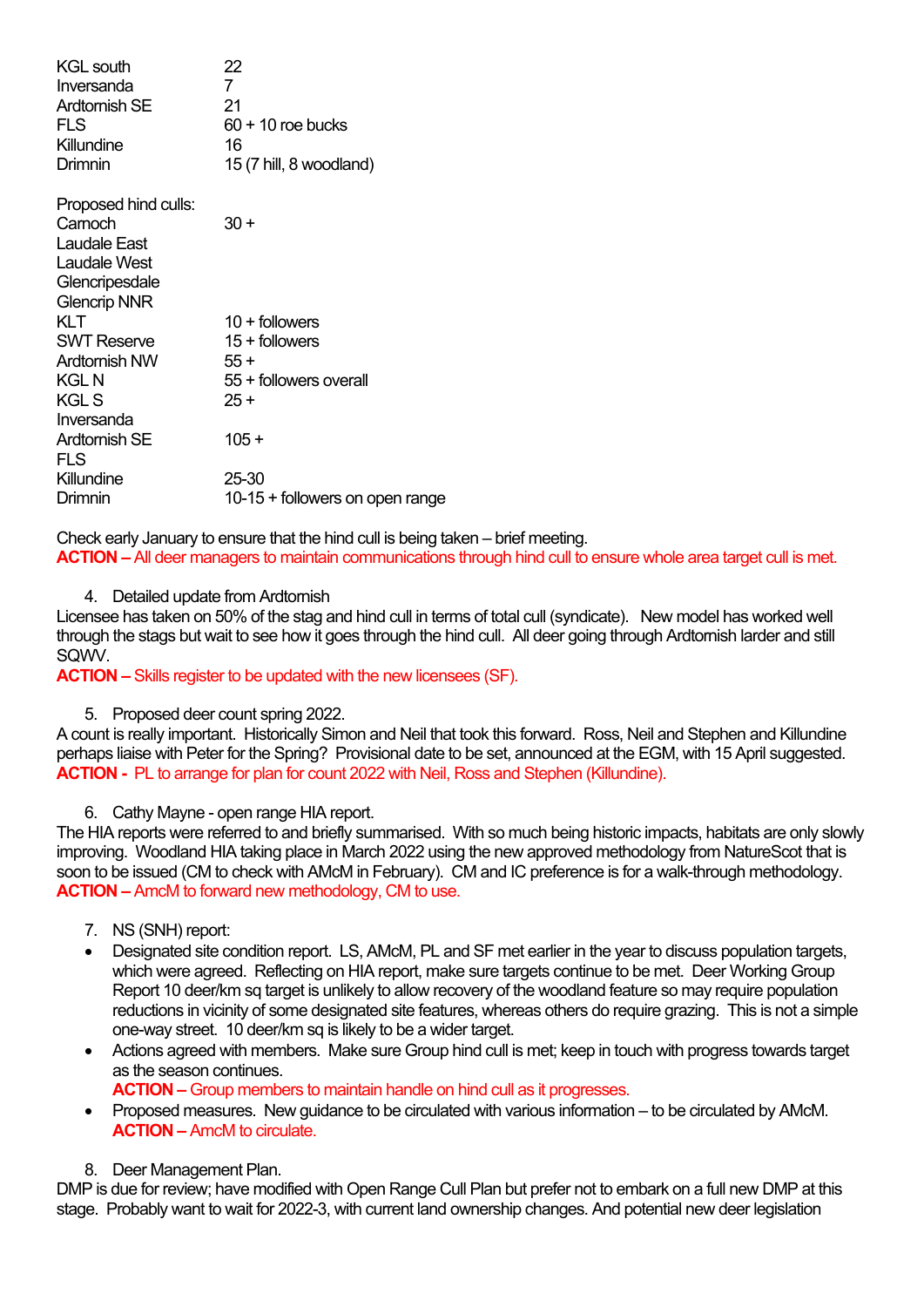adopting the DWG proposals would be a more appropriate time to review the whole Plan. Meanwhile MDMG is working to a modified cull plan that is on-going. AMcM indicates that works well for NS.

- 9. Updates from:
- ADMG (LC sends apologies and a late written update submitted).
- FLS (FCS) and SF (IC). IC happy to still be working with the group. Undercurrent of enthusiasm from Carbon Funding and there has been a lot of interest in the future; potential big influx of new applications next year.
- Community Council. AR CC and DMG work closely together and keen for this to continue. Communications are important and currently good. Issue 1 – area around Lochaline Village from FLS land with reductions of fences to stock height, which will lead to movement of deer from Fuinary to Ardtornish and village properties. AMcM suggests high stag culls in these woodlands are indicative of immigration from the open hill. Useful response from JJ (FLS) today. FLS not being particularly proactive in communications, in spite of being a major deer player in the Group. Issue 2 – around COP26, people discussing in a loose way what Morvern residents can do, peaking this past fortnight with an initiative with a couple of Community events happening each day of the COP26 summit (energy, recycling, conservation and land management – see DK's piece). PL – Ardtornish to deal with ingress of deer onto agricultural land and into village; culls taken here should not form part of the open range cull.

PL – seeking to fence strategically to support changes in FLS fences. Potential need for OoS and night authorisations to manage this (NS happy to support). DL – concerns about managing deer when they are habituated in the village. Seek to get clarity about precisely where changes in fencing are taking place. IC – resourced for deer management makes strategic fencing easier to support. Clarity and detailed proposed changes needed.

**ACTION –** concern raised about potential impacts of changes to FLS fencing and need for a map of some kind to detail these changes. PL and AR to progress this together.

## 10. AOB.

Any public comments.

Community plan is out, with most having a chance to submit to it.

Larder inspection at KLT last week; discussed a cutting room for direct sale to the pubic but is quite a significant step. Are others keen to collaborate on this?

DK heads up one of the community climate agenda groups, which is independent from the Community Council. Appetite to progress? Next stage would be to look more closely at practicalities of delivery and funding requirements for a very low deer density. Document attached. Interest in seeing how this might actually be delivered.

Proposed Date of next Spring meeting – Tuesday 19 April 2022. Proposed date for the Autumn Meeting - TBC.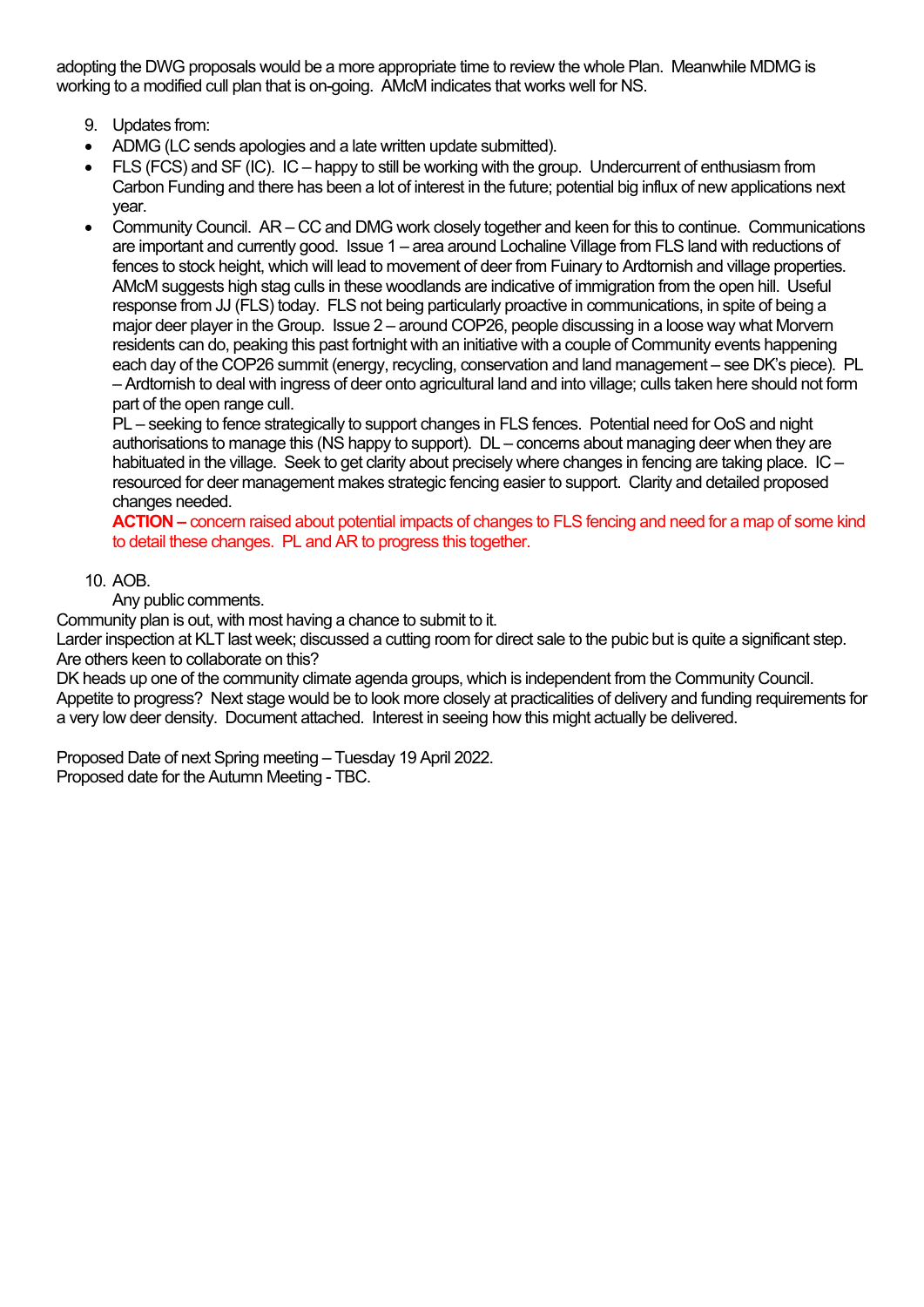## **Annex 1 – ADMG written update.**

## ADMG UPDATE – MOVERN GROUP – 2.11.2021

The Scottish Government's response to the Deer Working Group is going to bring further changes ahead, with the Scottish Government accepting almost all of DWG's recommendations. Some of the changes will require legislative change and may be subject to consultation. We need to wait to see what timescale is involved. Nature Scot can advise. We know that DMG's will continue to face challenges in the years ahead.

The main message from ADMG is that DMG's continue to deliver the Deer Management Plans that groups have worked hard at and continue to collaborate with their neighbours.

Focus in particular, is on delivering the public interest and the green agenda.

Climate change and green recovery is top of the Scottish Governments agenda and DMG's will need to continue to look at peatland restoration, planting new woodlands and protecting existing woodlands. Opportunities and funding are available to groups, through traditional routes and carbon credits etc.

The Deer Working Group highlighted the target population for open range deer of <10/sq.km. We encourage groups to maintain this level or less but have highlighted to Scottish Ministers that there must be recognition of other herbivore, sheep, goats etc and their grazing impacts. DMG's have all demonstrating sufficient progress with HIA work and population modelling and we encourage DMG's to continue with this. We all wish to avoid mandatory culls being implemented by Nature Scot.

ADMG are currently investigating a system of DMG's assessing their own progress to demonstrate competence rather than the Nature Scot assessment process, which is recommended to end.

DMG regional meetings and AGM have continued to be on zoom. A recent seminar for Chairs and Secretaries was held by ADMG. The next regional meeting is currently in person on 24 November 2021 at the Kingsmill Hotel in Inverness. Some game dealers are looking to stop taking lead shot carcasses from next year. Although legislation is still a couple

of years away.

## **Annex 2 – Community Council COP26 report from DK to MDMG.**

Morvern Does COP26. Deer and habitat restoration sub-group.

Talk to Morvern Deer Management Group. Zoom meeting 2nd Nov 2021

Hello everyone, thanks for allowing me these ten minutes. I'll **focus** on **carbon**… You know why.

**All** living things rely on molecules containing **carbon**. Life is a **carbon sink**. Photosynthetic **BACTERIA** and **ALL** 

**PLANTS absorb carbon from the atmosphere** & multiple processes make it available it for other living things. Vegetation communities, soils, and the lifeforms they support, are **always changing**. **Large herbivores DRIVE change** in vegetation & soils - and in the **diversity** & **numbers** of living things in them, **and** in the air above (bacteria & other microbes, insects, birds, bats).

At its simplest, the more **forms of life** and greater the **number of individuals** that live in a place, **the more carbon can be absorbed** and stored there.

I was at first disappointed when I heard this was to be a Zoom meeting. But never mind, I clicked my **Zoom Forward in Time** button! Don't know what year but it was shortly after mid-century, I hope. I **Zoomed right out** over Morvern's landscape and occasionally **Zoomed right in.** This is what I saw:

Various ZONES (& zones within zones) across the peninsula… vegetation changing everywhere, at different rates in each zone – but all moving in much the same direction. Some not much changed yet, some already **transformed**. Some zones with fences; some huge, some small. Some with none at all. Some plantations (was that mainly Aspen? Eucalyptus?) Different approaches, different methods, different timescales must have been applied to different zones. No doubt for different reasons.

I saw the top few cm of bogs healing up, & fragile mosses recovering from 300 years of disturbance, depletion, and erosion – at last again laying down new peat instead of oxidising & emitting carbon in CO2 & methane (80 times more warming in the atmosphere than CO2).

As you may know, mature native woodlands are the most biodiverse ecosystems on land. Deep brown-earth woodland soils can contain hundreds of millions of living bacteria in a teaspoonful, similar numbers of other single-celled organisms, similar volumes of fungal threads, up to 10,000 nematode worms per millilitre and many other mind-blowing numbers of bigger wriggling creepy-crawlies… Insects and reptiles and birds and mammals and other creatures have lots of carbon and cycle it around, but woods lock it up in the trees and soils & in the myriad lifeforms they contain. I saw **patches of open upland birchwoods** with other trees and shrubs & dwarf-shrubs, scattered over hillsides. Those new woods were sucking up nutrients from the subsoils, dropping leaves and organisms on the woodland floor, full of those lifeforms breaking them down, building humus & enabling other plant roots to penetrate deeper and do more of the same… Many patches had been **re-established** in spots where **bracken** dominated for decades before 2021 (bracken is a woodland-understorey plant, bracken soils are woodland soils). I saw new **ribbons of woodland and woodland-edge habitats** along burnsides and ravines & by lochans (with willows and aspens & others),